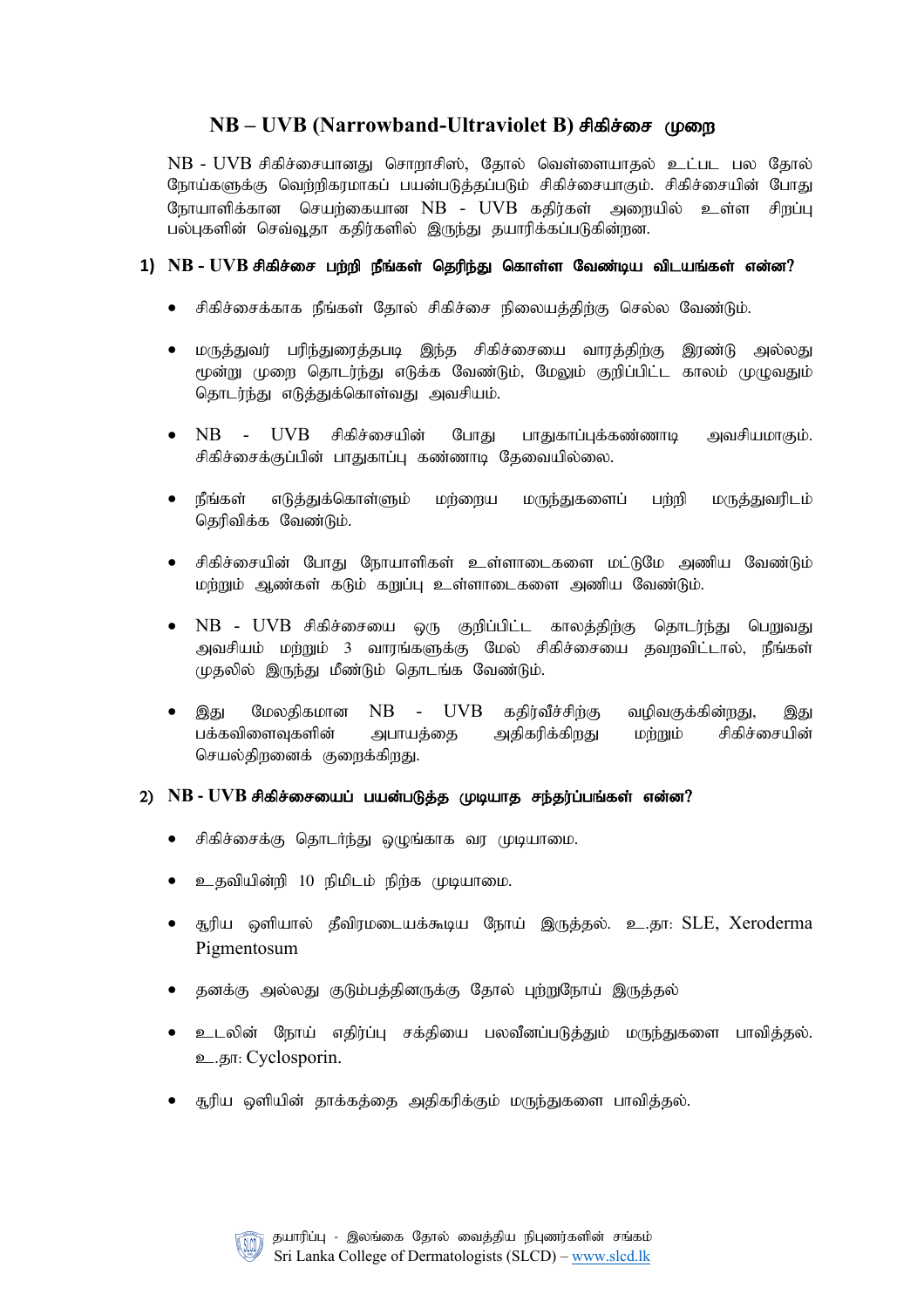### 3) NB - UVB சிகிச்சையின்போது ஏற்படக்கூடிய பக்கவிளைவுகள்.

- தோல் சிவத்தல், அரிப்பு, கொப்புளங்கள் ஏற்படின், அதுபற்றி மருத்துவரிடம் தெரிவிக்க வேண்டும்.
- தோல் கறுப்பாதல் / தோல் சுருக்கங்கள் அதிகரித்தல்.
- மயிர்த்துளைகளில் கொப்புளங்கள் ஏற்படல்.
- தோல் புற்றுநோய் நீண்டகாலம் எடுத்துக் கொண்டால் தோல் புற்றுநோய் வரும் அபாயம் சற்று அதிகம். (பழுப்பு நிற தோல் கொண்ட இலங்கையர்களுக்கு இந்த ஆபத்து மிகவும் குறைவு)

#### 4) NB - UVB சிகிச்சைக்கு முன்னர் மருத்துவரிடம் தெரிவிக்க வேண்டியவை என்ன?

- சூரிய ஒளிக்கு அதிக உணர்திறன்
- ஈரல் நோய்கள்
- மற்ற நோய்களுக்கு பெறும் சிகிச்சை விபரங்கள்
- மூடிய அறைக்குள் இருக்கும் போது பயம் உண்டாகுதல். (Claustrophobia)

#### 5) NB - UVB சிகிச்சைக்கு நீங்கள் எவ்வாறு தயாராகிறீர்கள்?

- சிகிச்சை நாளில் வாசனை திரவியம் மற்றும் டியோடரன்ட் பயன்படுத்துவதை கவிர்க்கவும்.
- அன்று காலையில் குளிக்க வேண்டும்.

## 6) NB - UVB சாவடிக்குச் செல்லும் முன் நீங்கள் தெரிந்து கொள்ள வேண்டிய விடயங்கள் என்ன $?$

- உள்ளாடைகளைத் தவிர தளர்வான ஆடைகளை அகற்றவும். பெண் நோயாளிகள் தங்கள் மார்பகத்திலும் நோய் நிலைமை காணப்பட்டால், மார்பக மேலாடையும் அகர்றப்படல் வேண்டும்.
- Parafin எண்ணெய் / தோல் மாய்ஸ்சரைசர்கள் (Moisturizers) தடவவும்
- உதடுகள் மற்றும் முகத்திற்கு சன்ஸ்கிரீனைப் பயன்படுத்தவும்.
- வழங்கப்பட்ட கண்ணாடிகளை (Sun Glasses) அணிந்து கொண்டு அரைக்குள் செல்லவும்
- அறையில் மருத்துவர் / தாதியர் கூறிய வழிமுறைகளைப் பின்பற்றவும்

#### 7) NB - UVB சிகிச்சைக்குப் பிறகு நீங்கள் செய்ய வேண்டியவை என்ன?

• சிகிச்சைக்குப் பிறகு சூரிய வெளிச்சத்தில் இருந்து உங்களைப் பாதுகாத்துக் கொள்வது நல்லது.